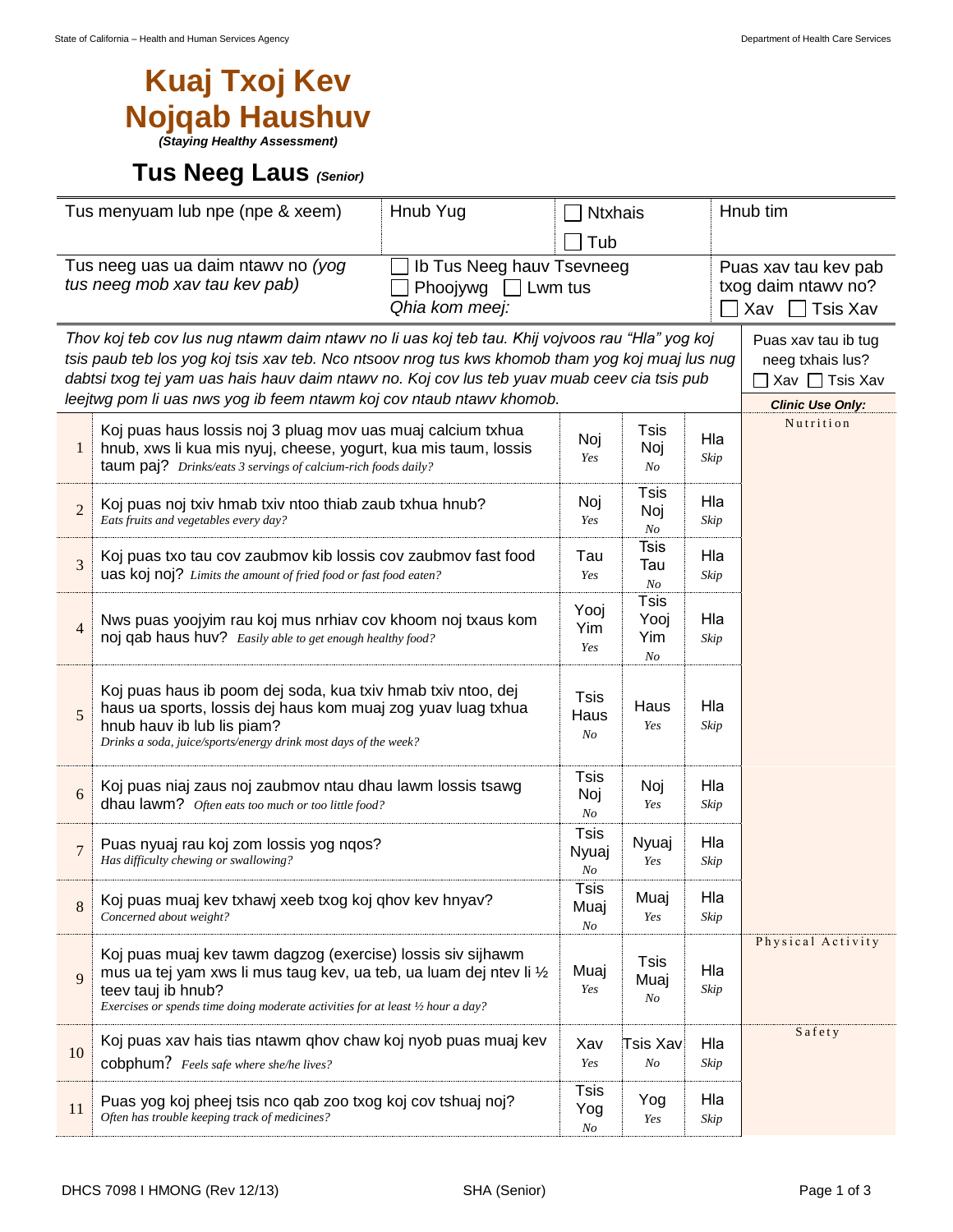| 12 | Puas yog koj tsevneeg/cov phoojywg pheej txhawj txog koj txoj<br>kev tsav tsheb?<br>Family members/friends worried about her/his driving?                                                                                                       | <b>Tsis</b><br>Yog<br>$N_{O}$          | Yog<br>Yes                  | Hla<br>Skip |
|----|-------------------------------------------------------------------------------------------------------------------------------------------------------------------------------------------------------------------------------------------------|----------------------------------------|-----------------------------|-------------|
| 13 | Koj puas tau ua tsheb sib nraus tsis ntev tas los no?<br>Had any car accidents lately?                                                                                                                                                          | Tsis<br>Tau<br>No                      | Tau<br>Yes                  | Hla<br>Skip |
| 14 | Puas yog qee zaum koj ntog thiab ua rau koj raug mob, lossis<br>nyuaj rau koj sawv rov los?<br>Sometimes falls and hurts self, or has difficulty getting up?                                                                                    | Tsis<br>Yog<br>No                      | Yog<br>Yes                  | Hla<br>Skip |
| 15 | Koj puas tau raug leejtwg ntaus, npuaj plhu, ncaws, lossis ua rau<br>koj lub cev raug mob xyoo tas los no?<br>Been hit, slapped, kicked, or physically hurt by someone in the last year?                                                        | Tsis<br>Tau<br>N <sub>O</sub>          | Tau<br>Yes                  | Hla<br>Skip |
| 16 | Koj puas khaws ib rab phom cia rau hauv koj lub tsev lossis<br>ntawm qhov chaw uas koj nyob?<br>Keeps a gun in house or place where she/he lives?                                                                                               | <b>Tsis</b><br>Khaws<br>N <sub>O</sub> | Khaws<br>Yes                | Hla<br>Skip |
| 17 | Koj puas txhuam hniav thiab siv txoj xov dig hniav txhua hnub?<br>Brushes and flosses teeth daily?                                                                                                                                              | Txhuam<br>Yes                          | <b>Tsis</b><br>Txhuam<br>No | Hla<br>Skip |
| 18 | Koj puas niaj zaus tu siab, tag kev cia siab li lawm, npau taws,<br>lossis txhawjxeeb?<br>Often feels sad, hopeless, angry, or worried?                                                                                                         | Tsis<br>Tu<br>No                       | Tu<br>Yes                   | Hla<br>Skip |
| 19 | Koj puas pheej pw tsis tsaugzog?<br>Often has trouble sleeping?                                                                                                                                                                                 | Tsis<br>Pw<br>No                       | Pw<br>Yes                   | Hla<br>Skip |
| 20 | Koj lossis Iwm tus tibneeg puas xav hais tias koj pheej tsis nco<br>qab txog yam ub yam no?<br>Thinks or others think that she/he is having trouble remembering things?                                                                         | Tsis<br>Xav<br>$N_{O}$                 | Xav<br>Yes                  | Hla<br>Skip |
| 21 | Koj puab haus lossis ntsuas luamyeeb?<br>Smokes or chews tobacco?                                                                                                                                                                               | Tsis<br>Haus<br>No                     | Haus<br>Yes                 | Hla<br>Skip |
| 22 | Koj puas muaj cov phoojywg lossis cov tibneeg hauv tsevneeg<br>uas haus luamyeeb hauv koj tsev lossis hauv lub tsev uas koj<br>nyob?<br>Friends/family members smoke in house/place where she/he lives?                                         | <b>Tsis</b><br>Muaj<br>$N_{O}$         | Muaj<br>Yes                 | Hla<br>Skip |
| 23 | Xyoo tas los no, koj puas tau haus tshaj 4 khob dej cawv tuaj ib<br>hnub? Had 4 or more alcohol drinks in one day?                                                                                                                              | <b>Tsis</b><br>Haus<br>N <sub>O</sub>  | Haus<br>Yes                 | Hla<br>Skip |
| 24 | Koj puas siv yeeb-tshuaj/tshuaj noj los pab kom koj pw tsaugzog,<br>nyob kaj siab, nyob tswm, tsis txhob hnov mob qhov twg, lossis<br>kom poob phaus?<br>Uses any drugs/medicines to help sleep, relax, calm down, feel better, or lose weight? | Tsis<br>Siv<br>N <sub>O</sub>          | Siv<br>Yes                  | Hla<br>Skip |
| 25 | Koj puas xav hais tias koj lossis koj tus khub muaj ib yam mob<br>vim nrog luag tej pw (STI), xws li Chlamydia, Gonorrhea, genital<br>warts, lossis lwm yam?<br>Thinks she/he or partner could have a STI?                                      | Tsis<br>Xav<br>No                      | Xav<br>Yes                  | Hla<br>Skip |